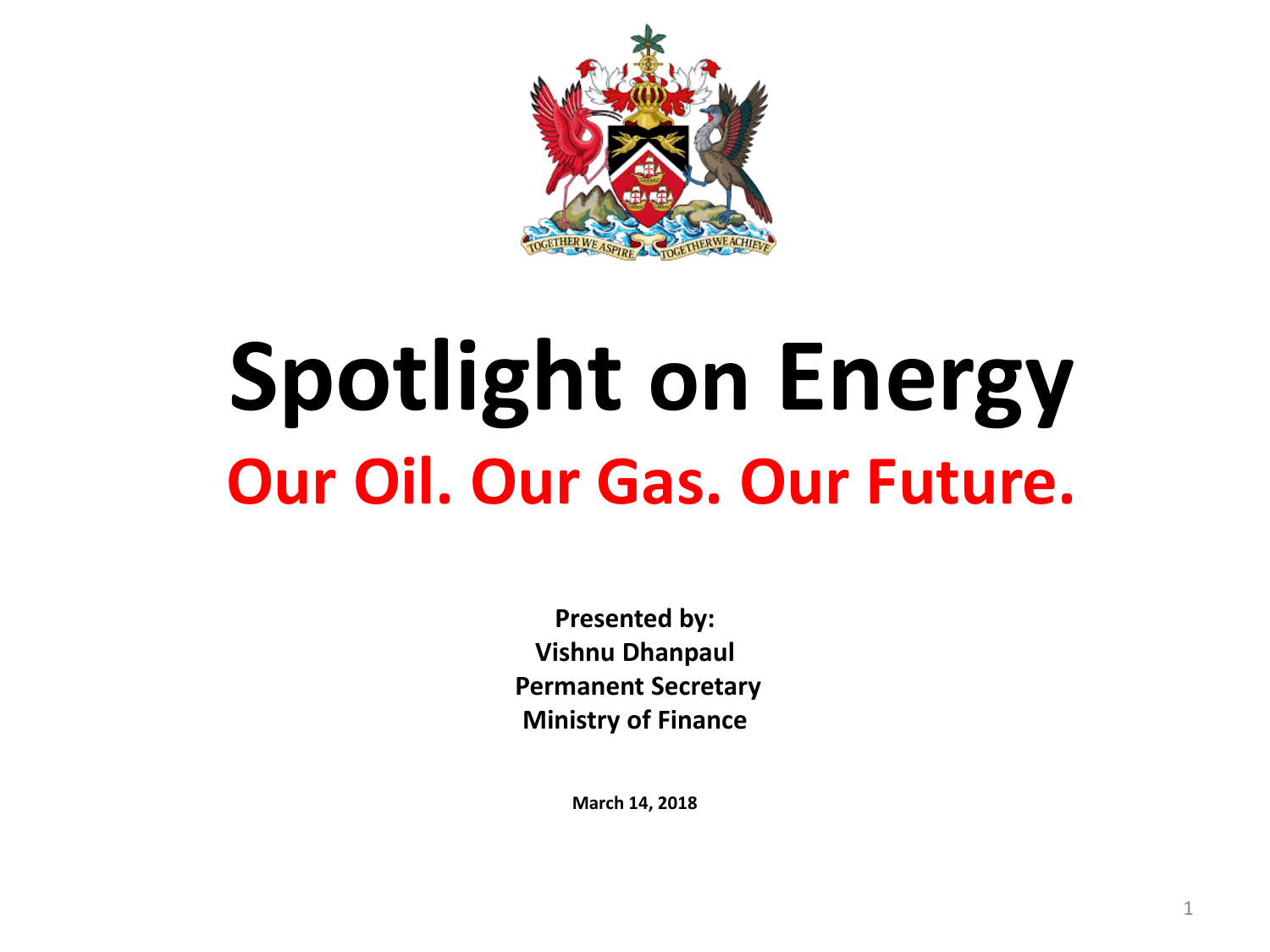### **Oil Revenue as a % of Total Revenue 2007 - 2017 2007 - 2017**

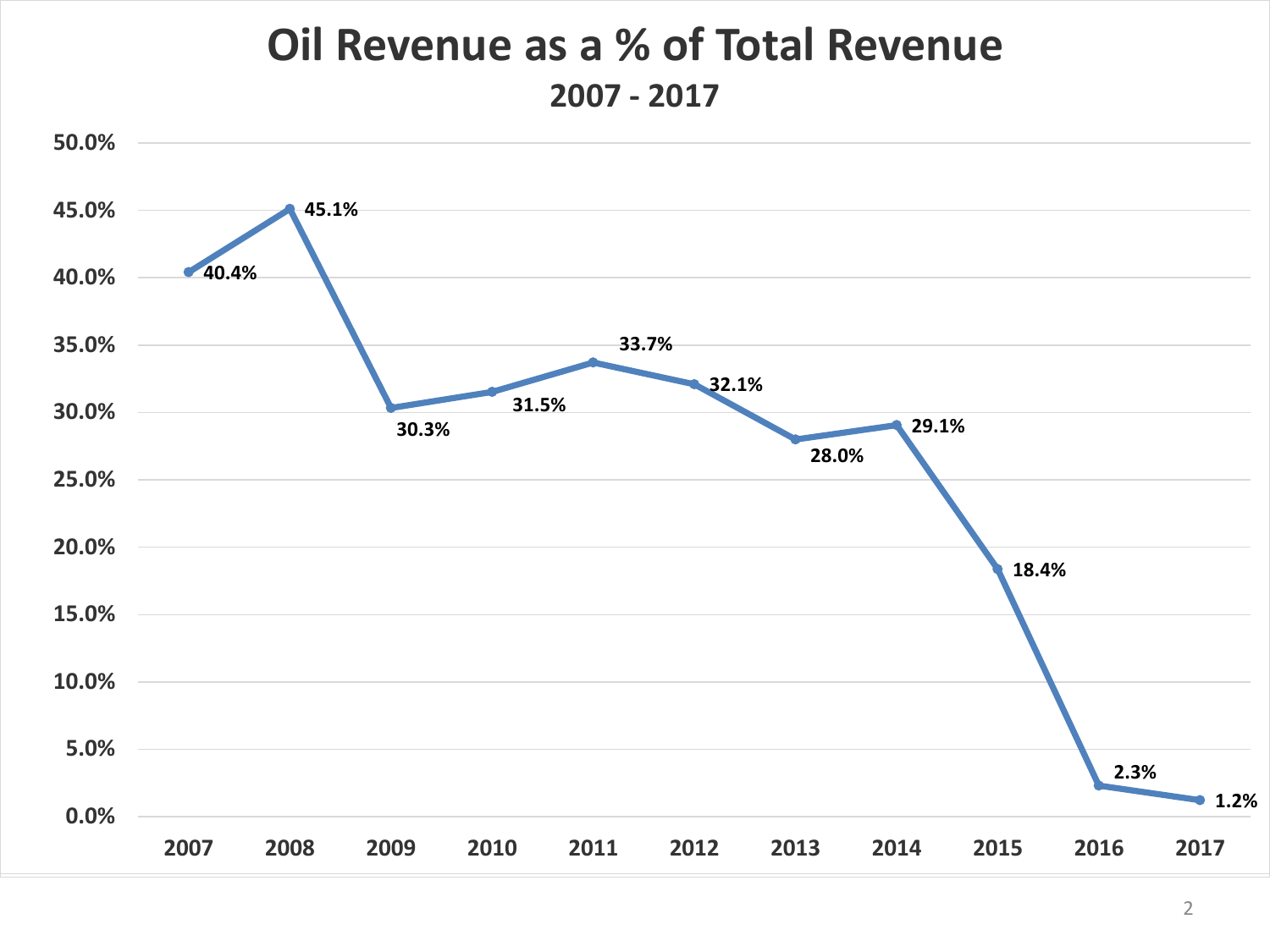#### **Oil Revenue as % of Total Revenue vs. Total Expenditure 2007-2017**

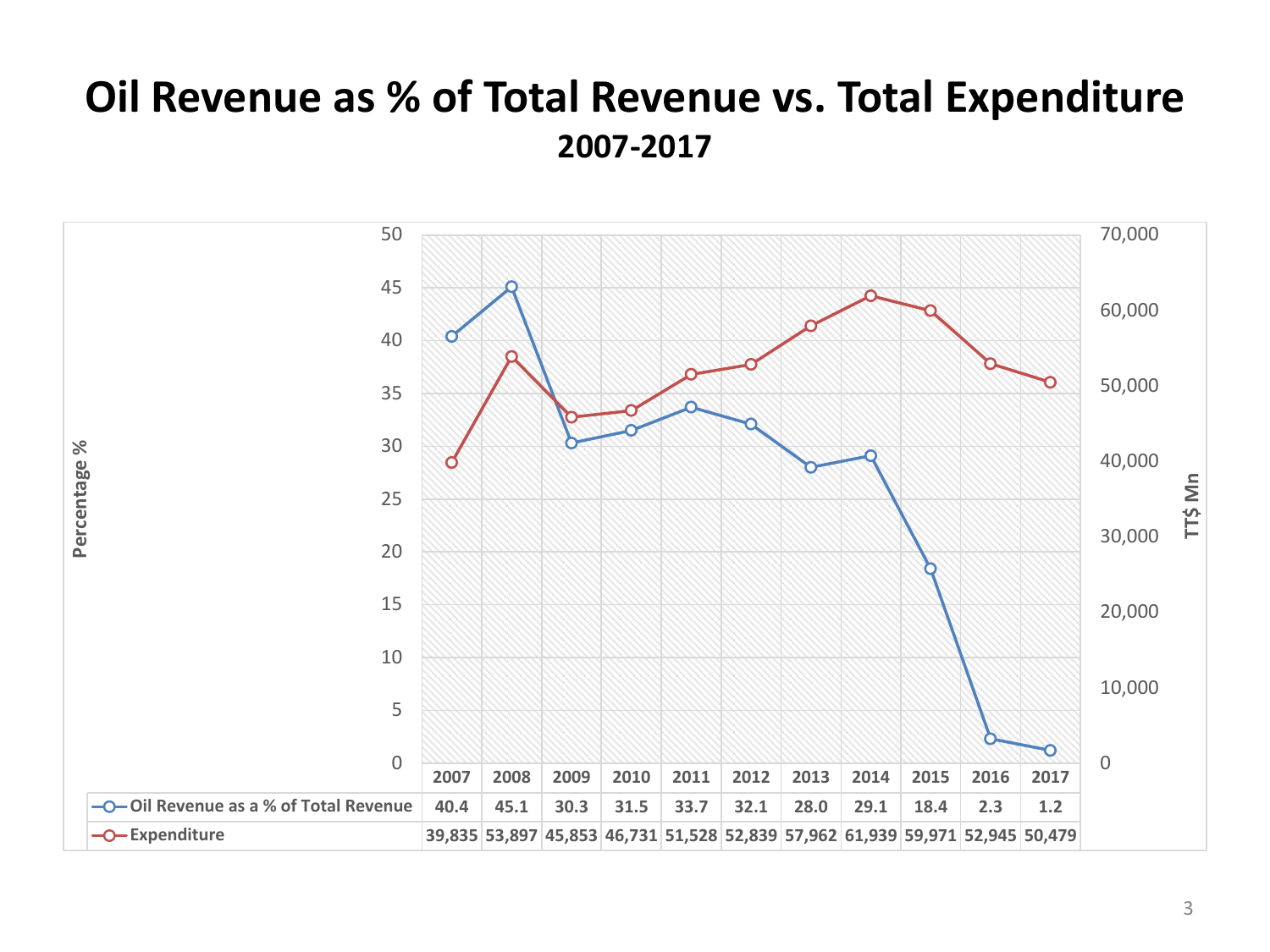### **Taxes on Income and Profit from Energy Companies / Oil Prices**

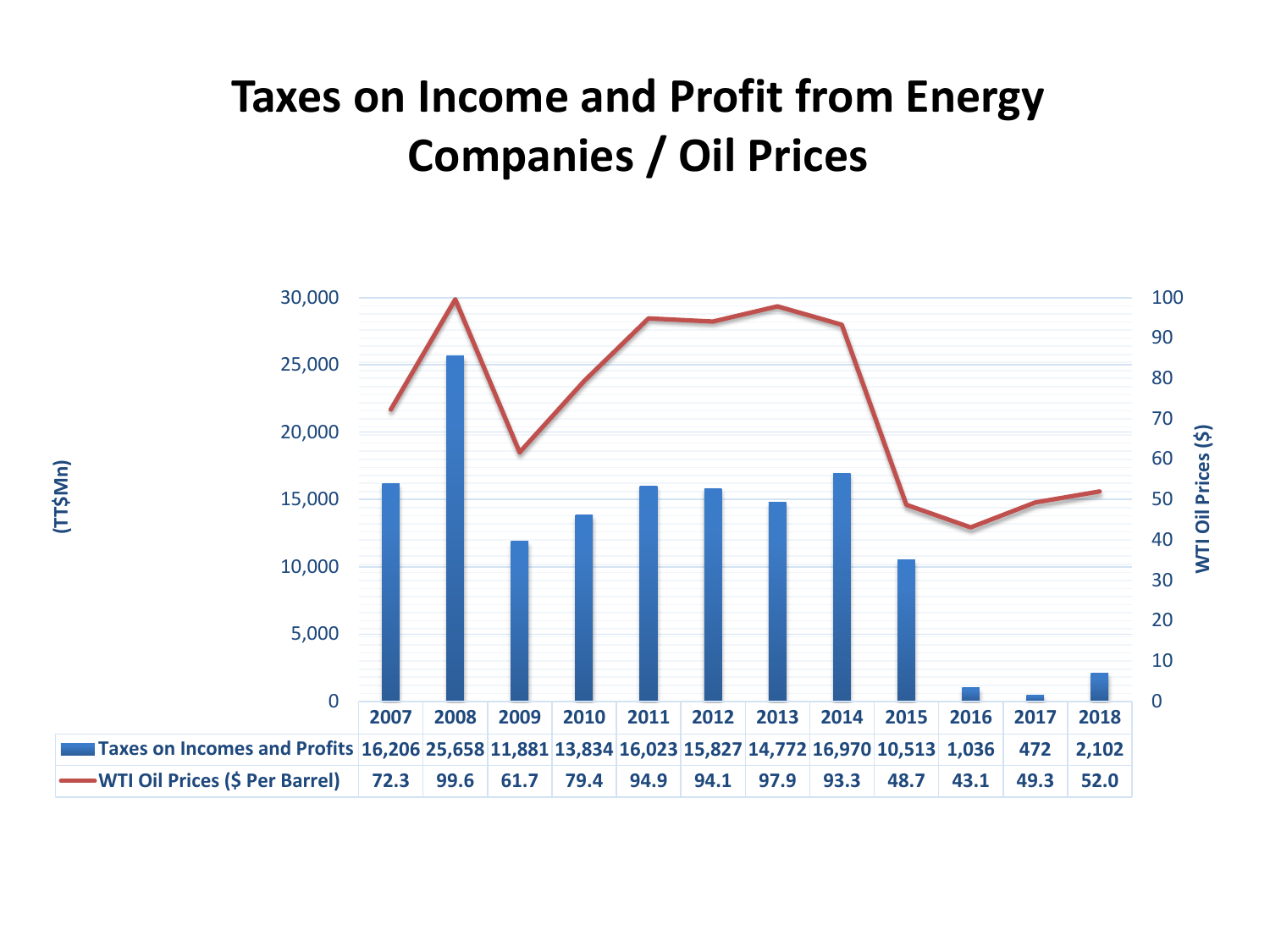#### **Oil and Gas Prices**  $2007 - 2019$ **Oil and Gas Prices**

**2007 – 2018** 



**HENRY HUB GAS PRICE (\$ PER MMBTU)**  $\rightarrow$  WTI OIL PRICE (\$ PER BARREL)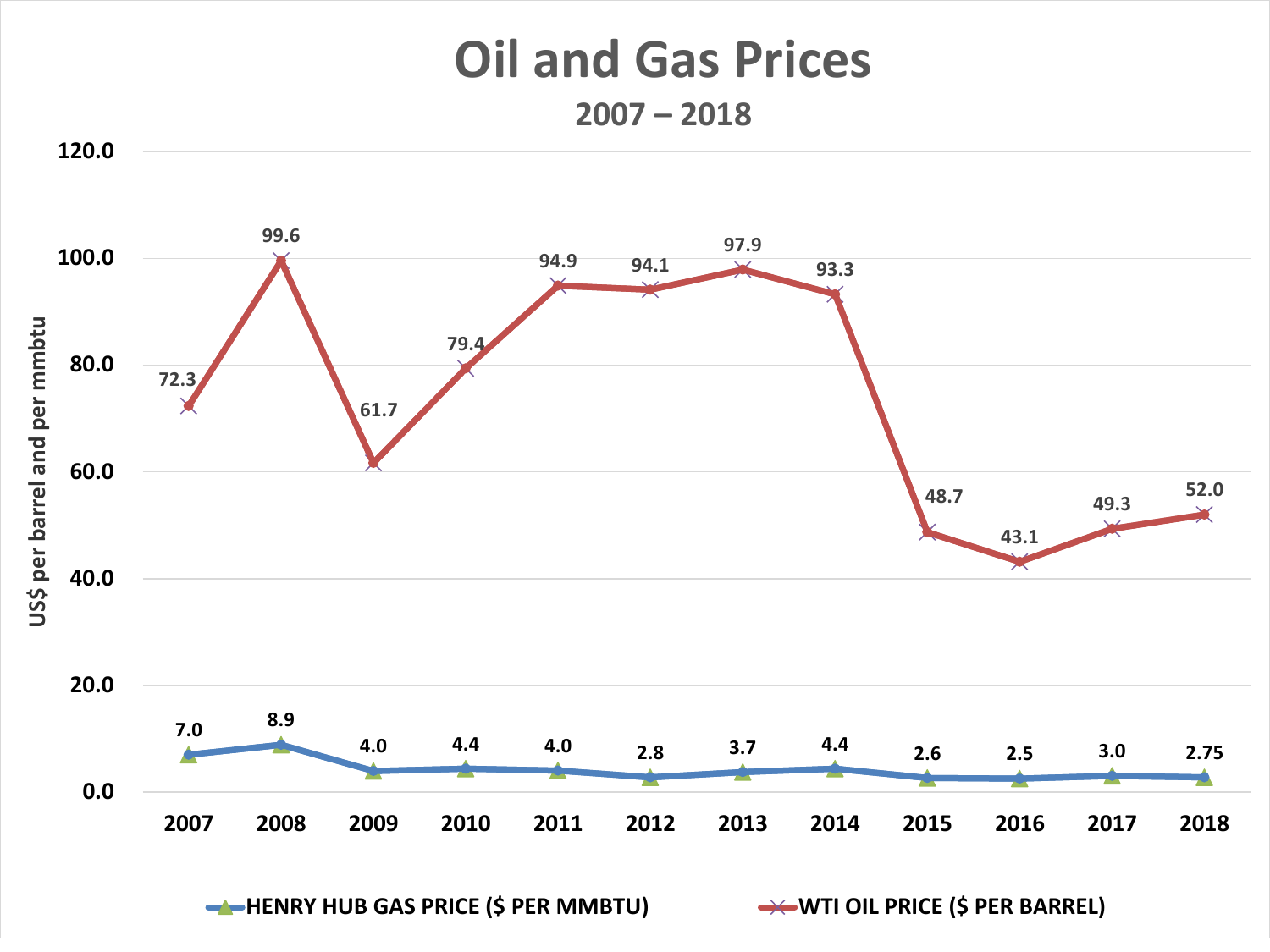## **Petroleum Taxes**

**Actual Collections – SPT & PPT**

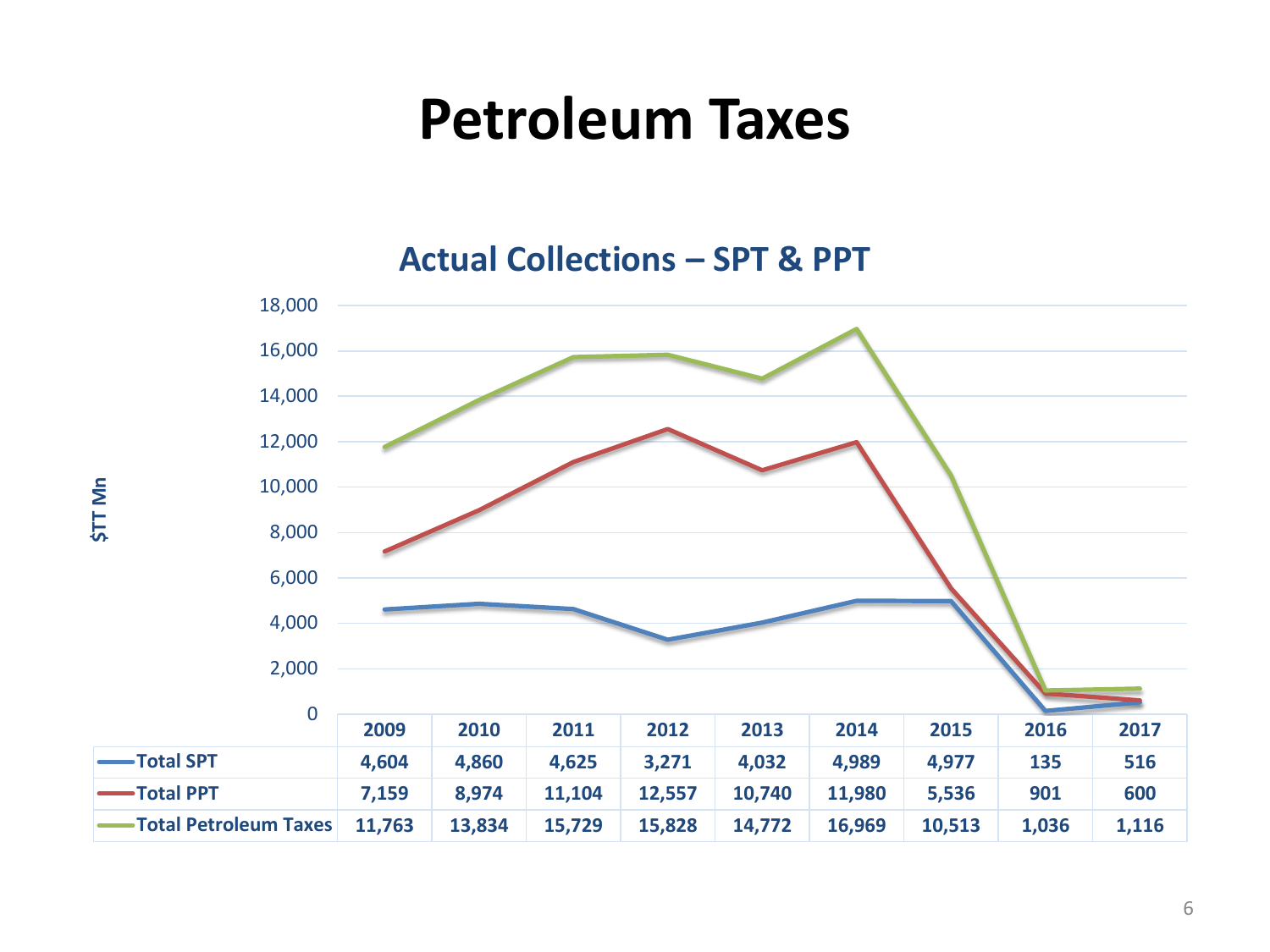# **Royalty Payments**



**(TT\$Mn)**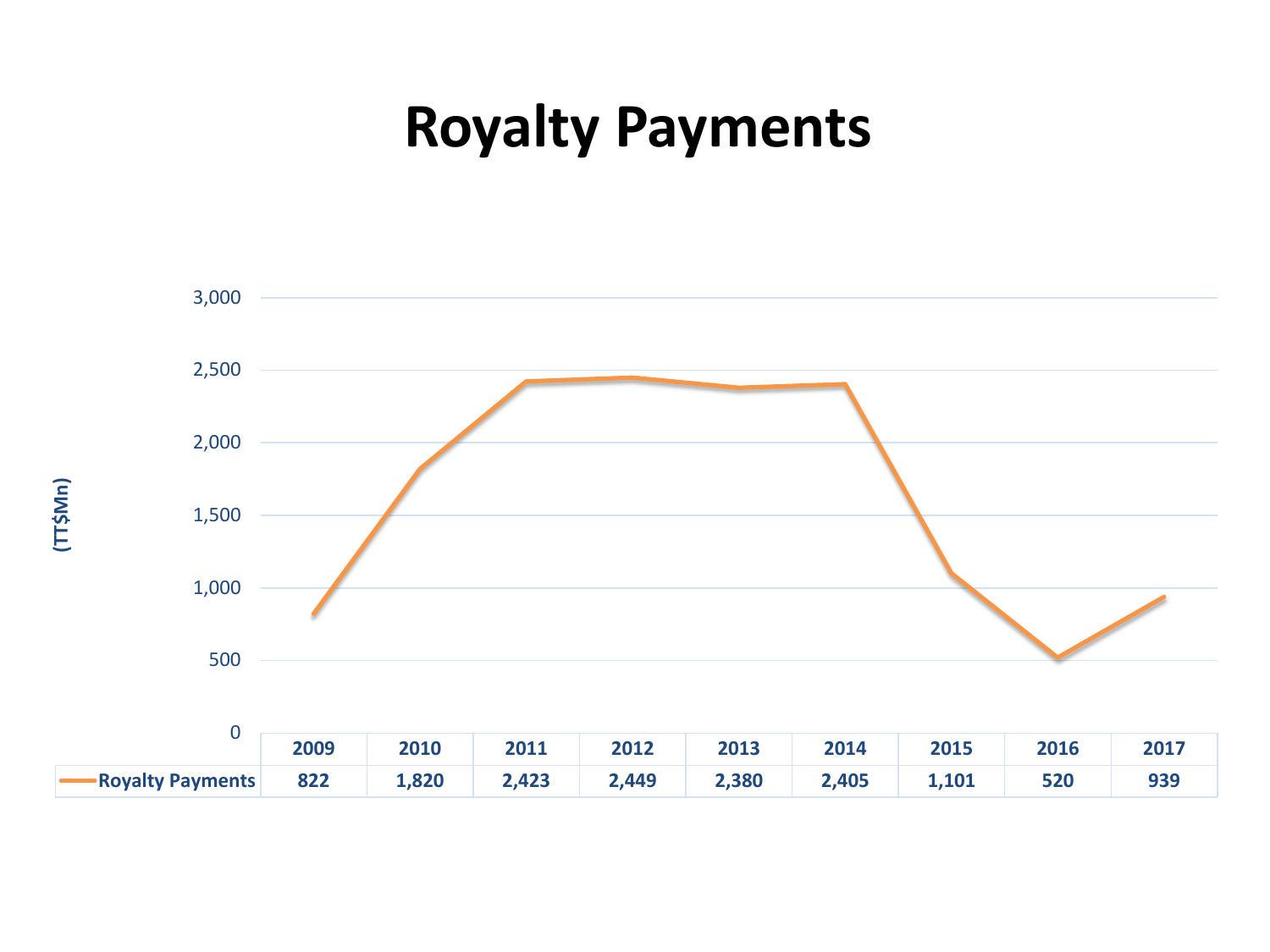## **Petroleum Taxes & Royalties**

**Actual Collection – SPT, PPT & Royalties**



8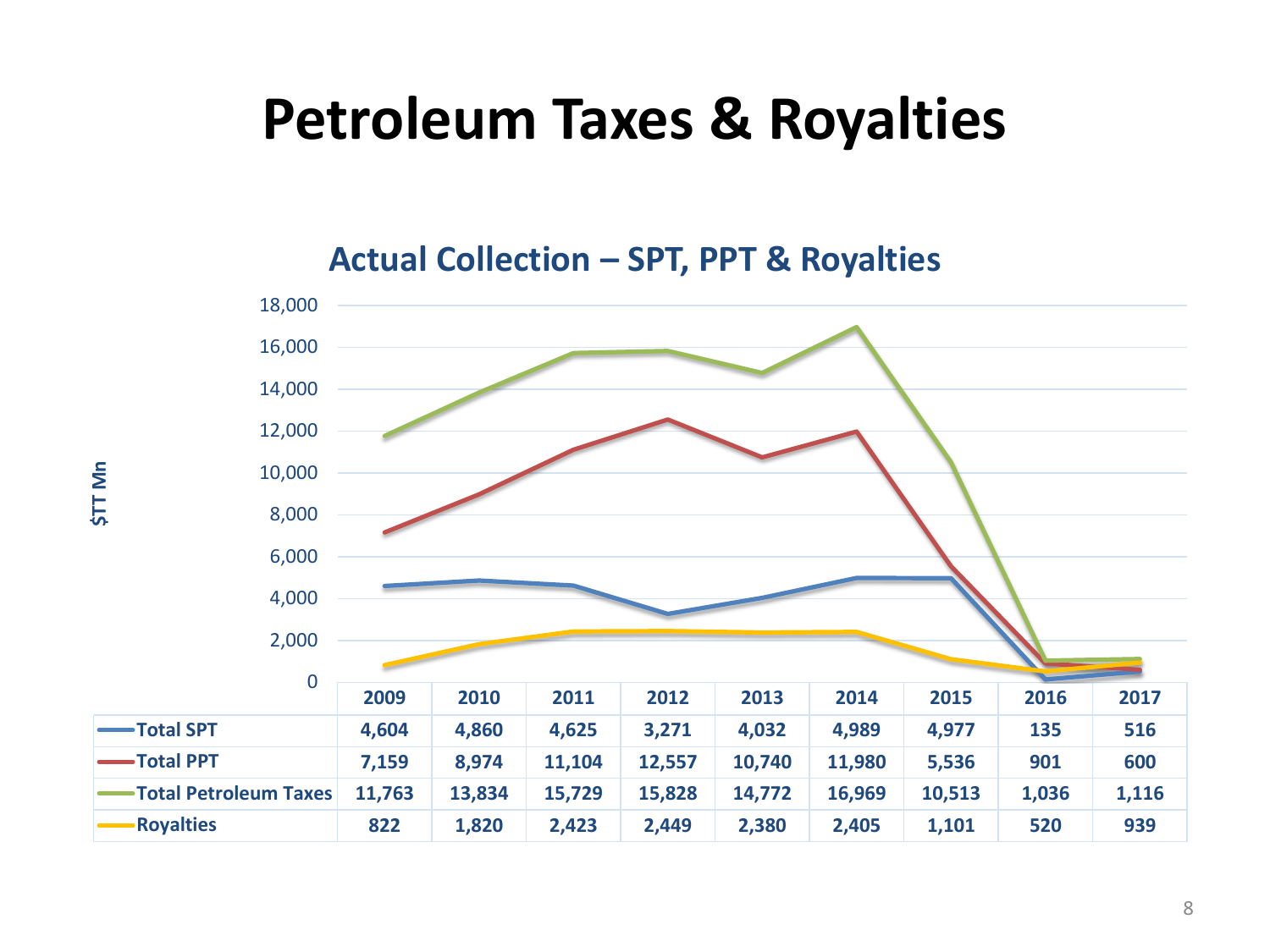# **The Downstream Sub-Sector**

**Petrochemicals Revenue: Ammonia and Methanol**



**Ammonia Methanol**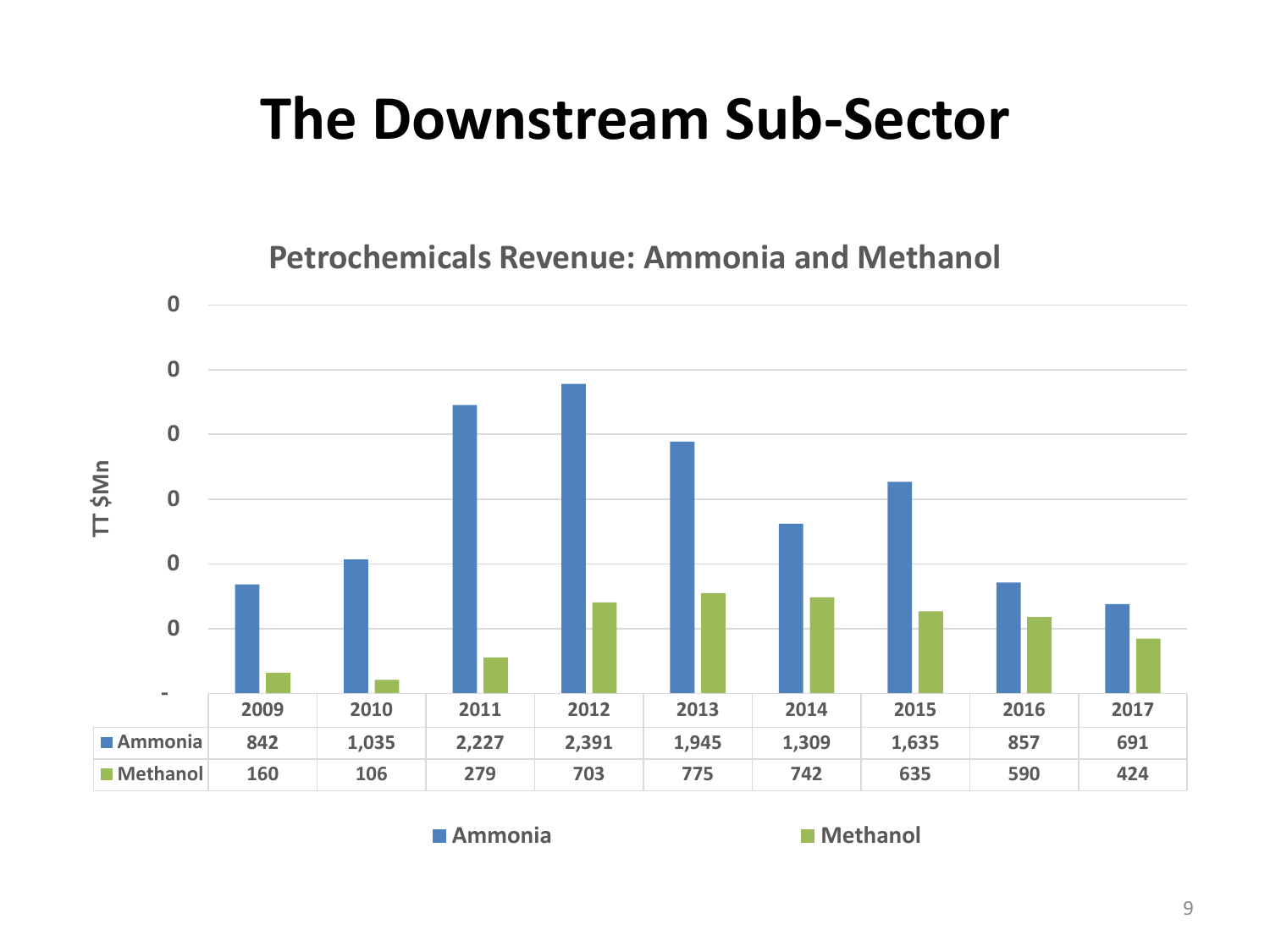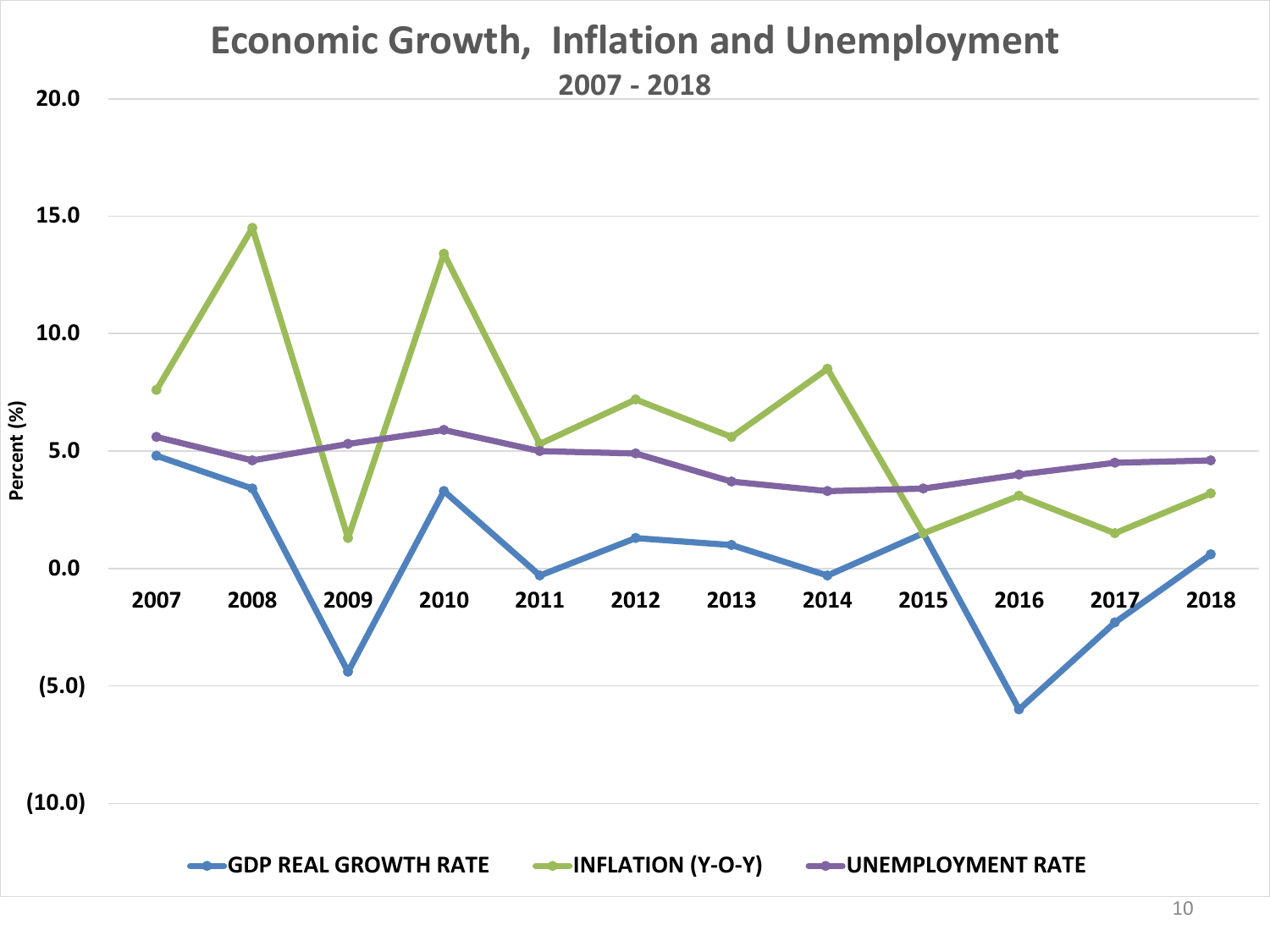#### **Fiscal Account 2007 - 2017 Current Account and Overall Balance (\$Mn.) 2007 - 2018**

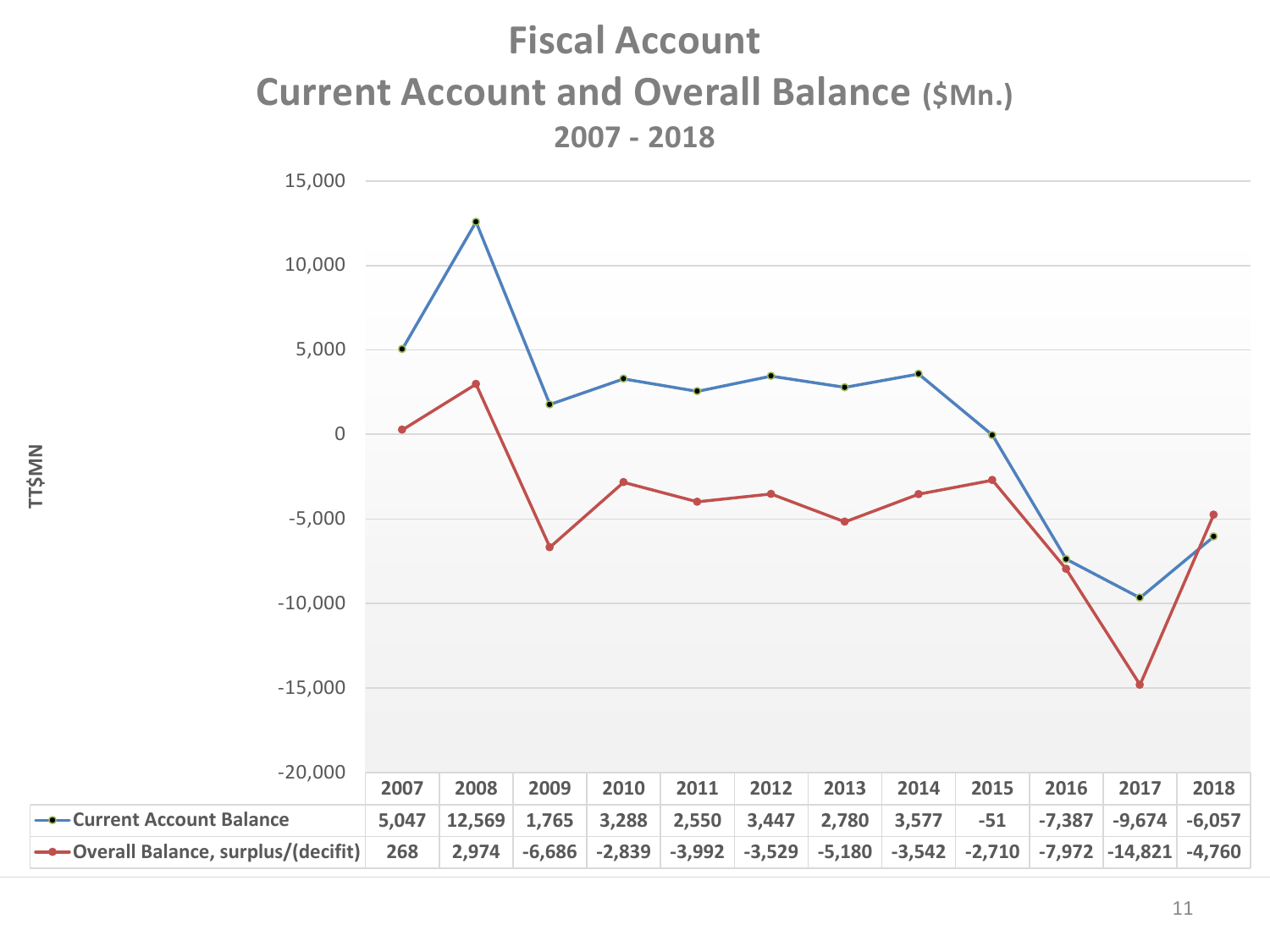#### **Subsidy on Petroleum Products (\$Mn.) 2007 – 2018**

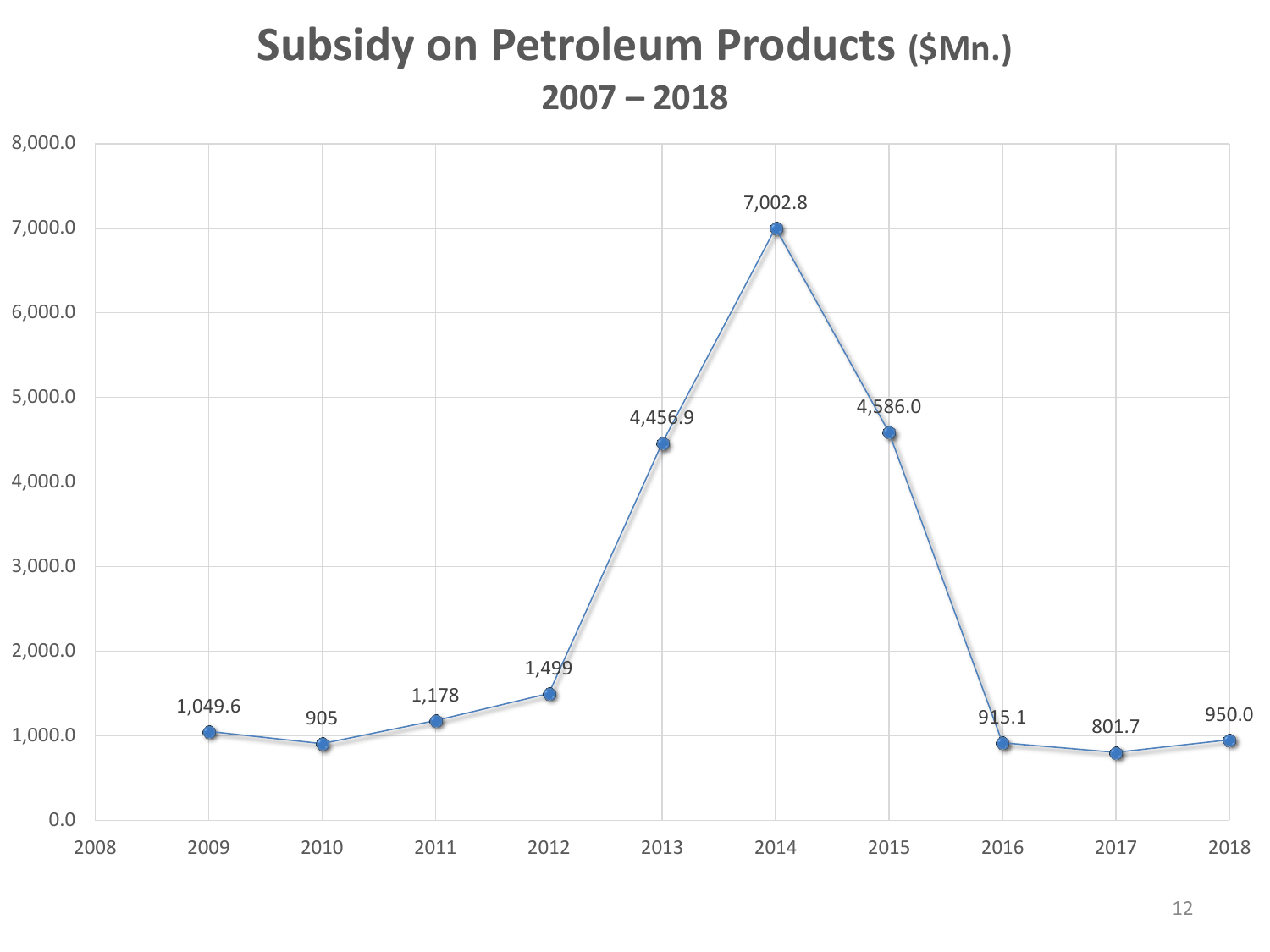### **Profits from State Enterprises and Capital Revenue (\$Mn)**

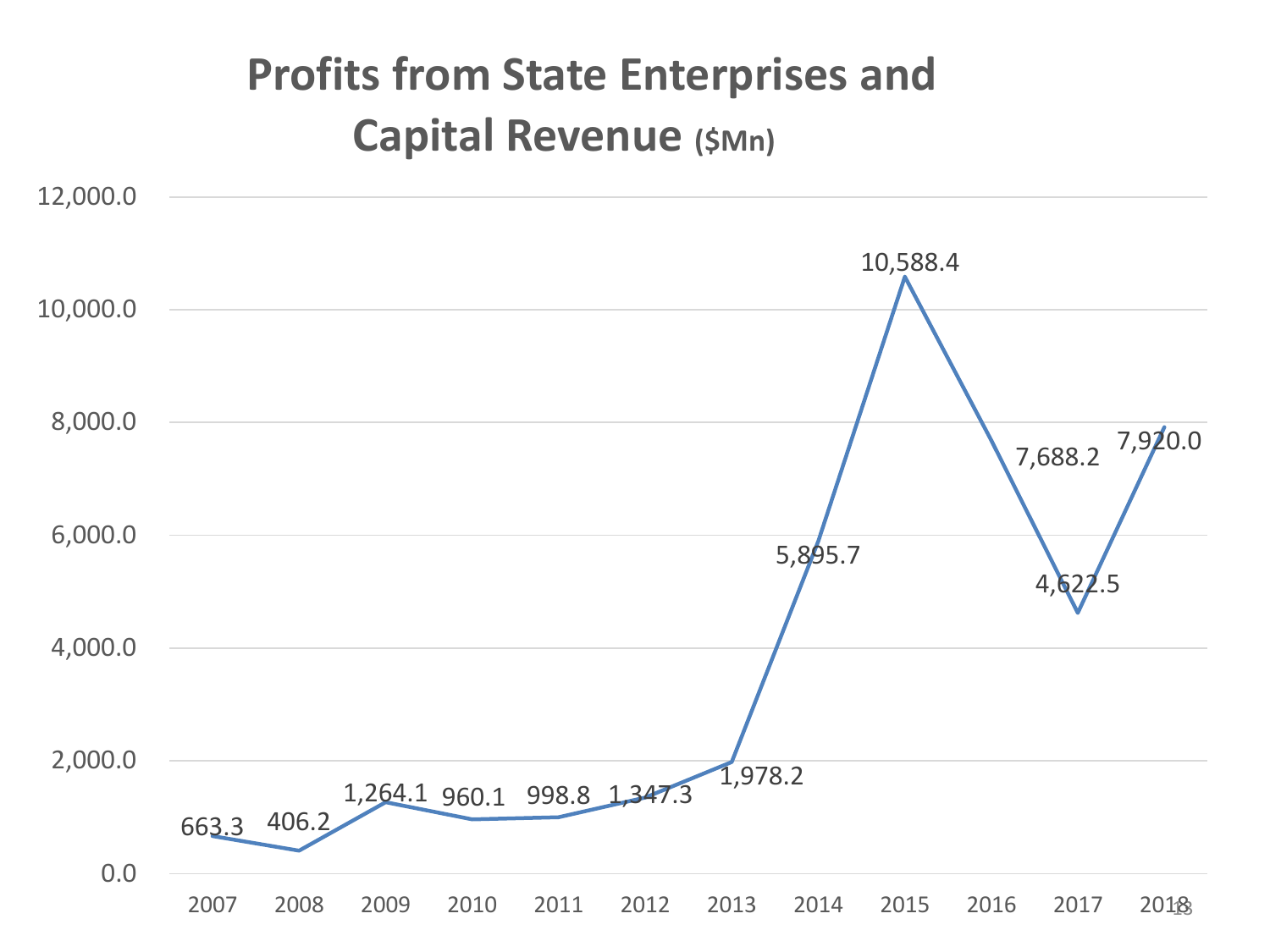### **Net Public Sector Debt (% of GDP) 2007-2017**

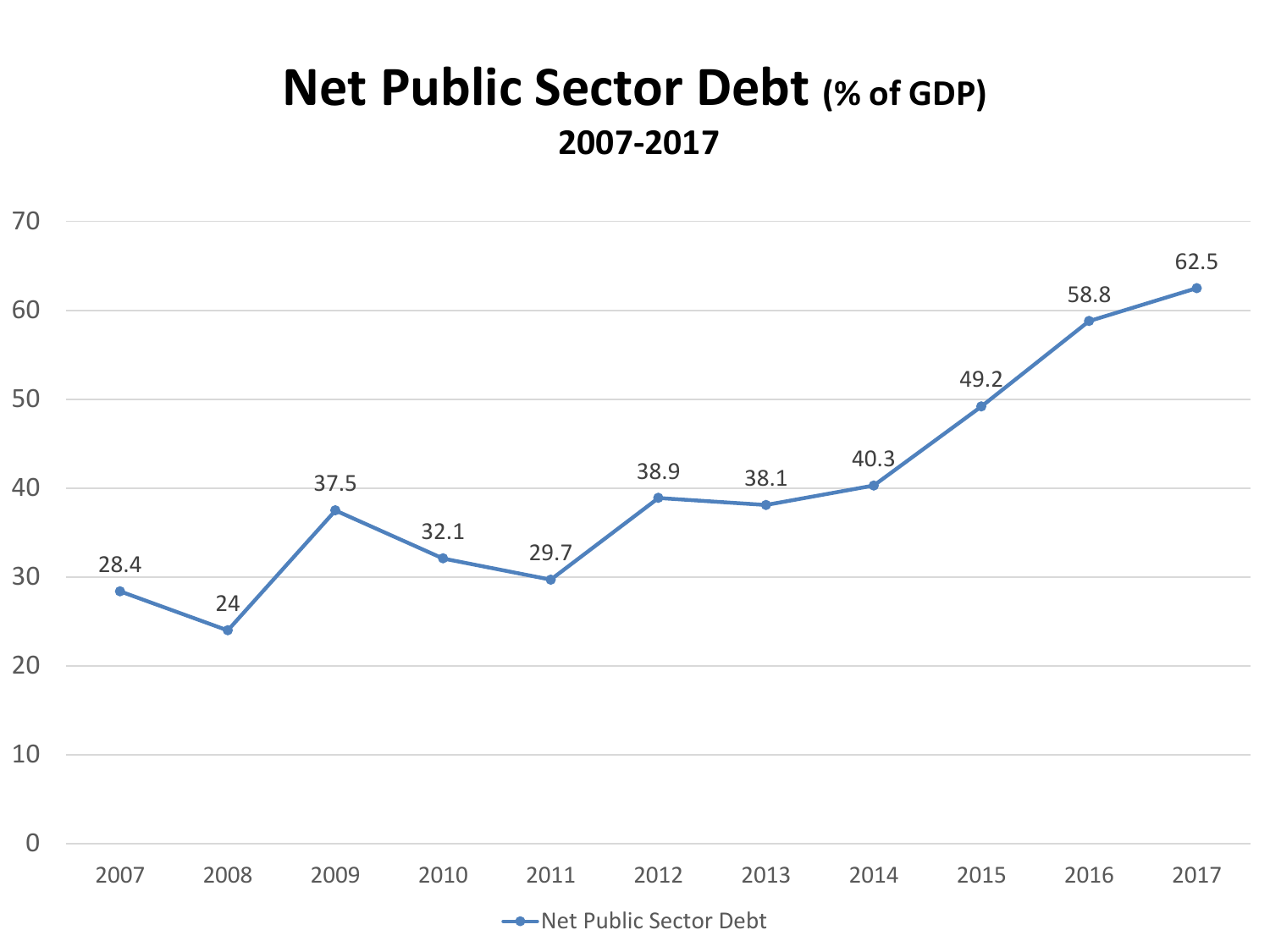# **International Reserves/Import Cover**

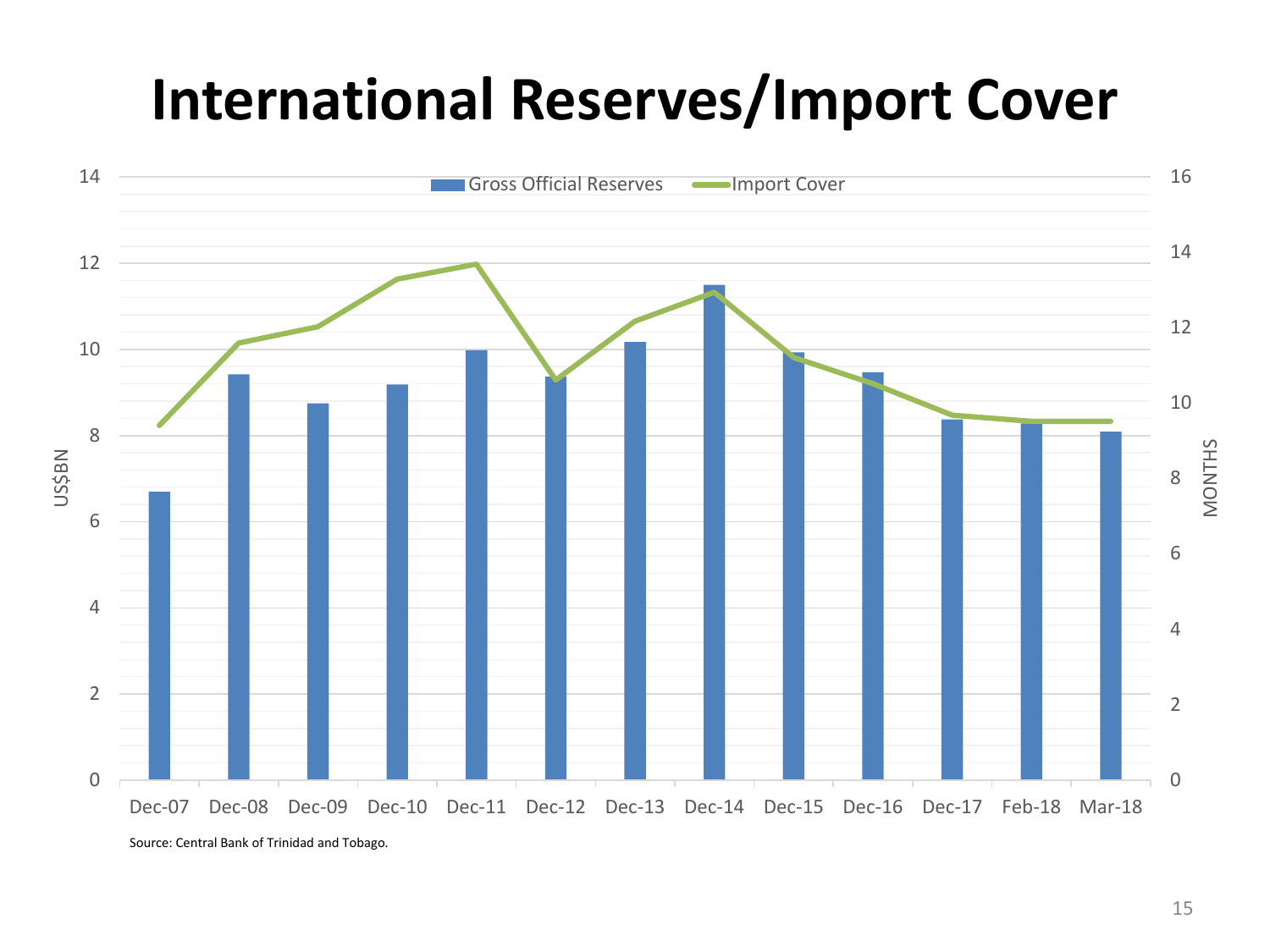### Heritage and Stabilisation Fund **(US\$)**

| <b>Valuation Date</b>             | <b>Net Asset Value</b> | <b>Contributions / (Withdrawals)</b> |
|-----------------------------------|------------------------|--------------------------------------|
| <b>Annual Portfolio Valuation</b> |                        |                                      |
| September 30,2007                 | 1,766,200,701          | 321,706,043                          |
| September 30,2008                 | 2,888,421,556          | 1,054,174,457                        |
| September 30,2009                 | 2,964,686,478          |                                      |
| September 30,2010                 | 3,621,984,041          | 477,344,263                          |
| September 30,2011                 | 4,084,016,158          | 451,400,519                          |
| September 30,2012                 | 4,712,376,278          | 207,550,846                          |
| September 30,2013                 | 5,154,027,747          | 42,414,251                           |
| September 30,2014                 | 5,533,425,248          |                                      |
| September 30,2015                 | 5,655,143,565          |                                      |
| September 30,2016                 | 5,584,246,290          | (375,050,860)                        |
| September 30, 2017                | 5,762,544,777          | (252, 548, 048)                      |
| <b>February 23, 2018</b>          | 5,908,299,900          |                                      |